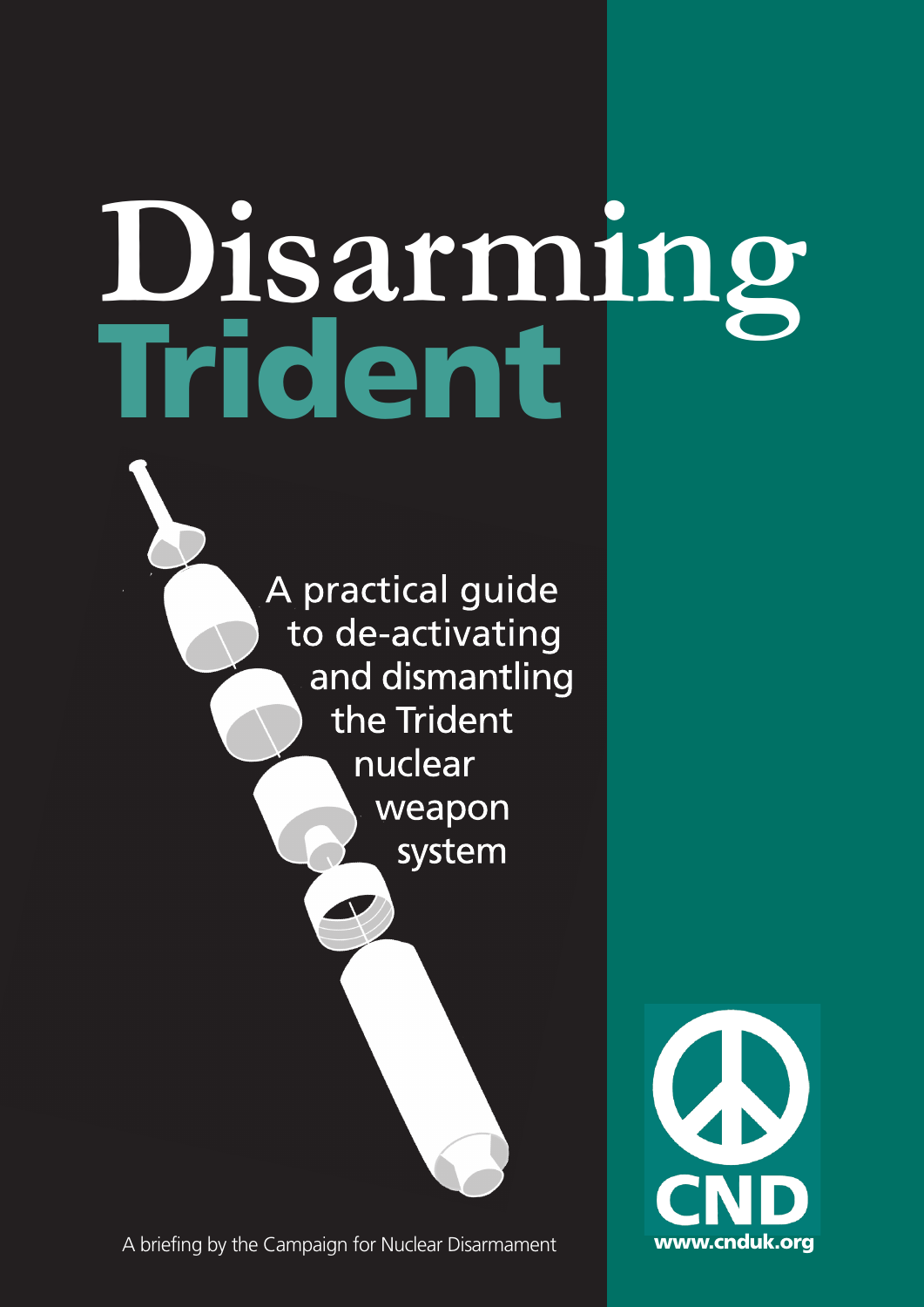*With thanks to John Ainslie of Scottish CND who provided the research and much of the final text for this report.*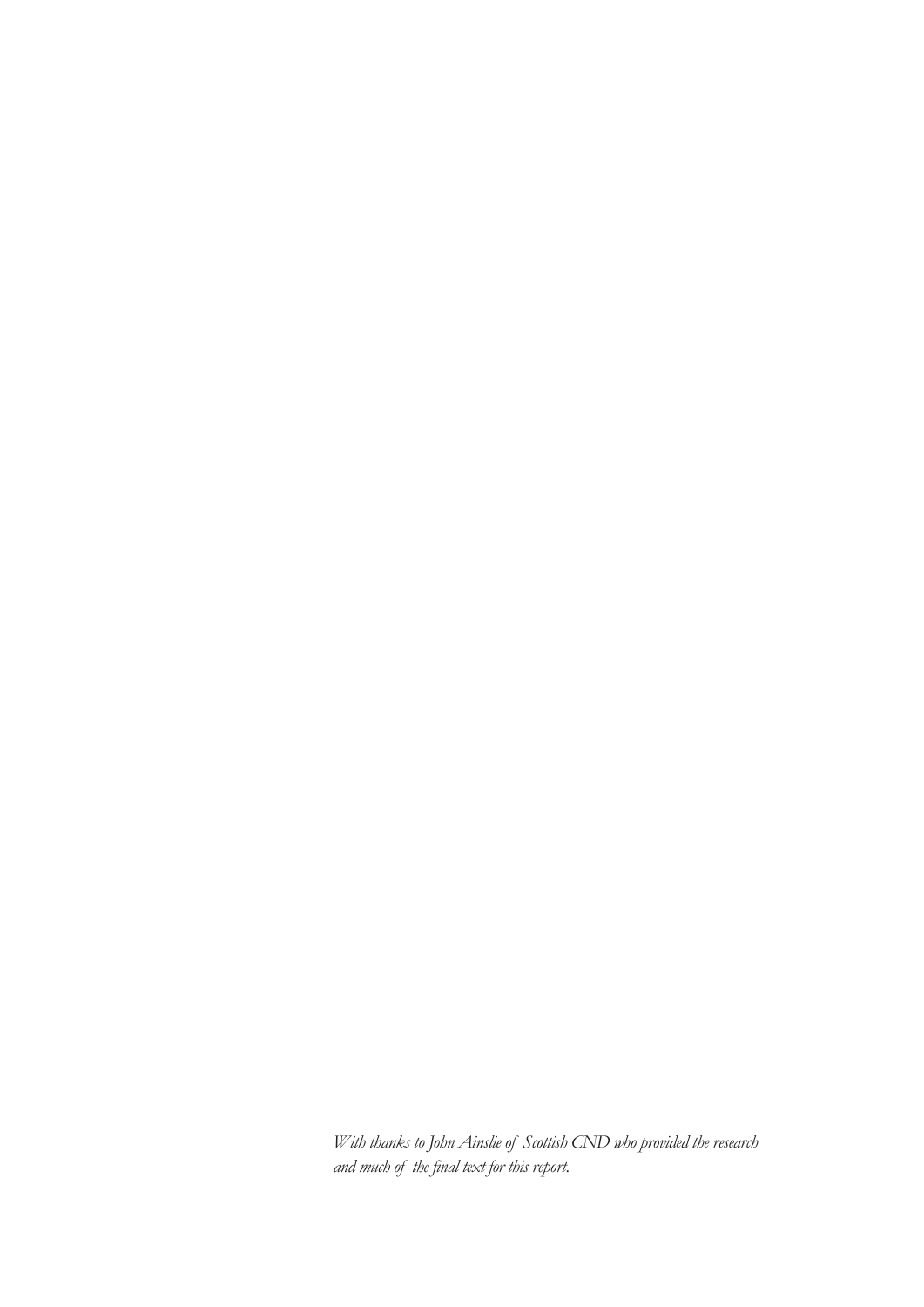# **Trident Disarming**

### **Introduction**

This report explains that disarming Trident is not an impossible task and outlines how this process can be achieved in eight specific phases over four years.

The report also details how independent verification of the procedures, to provide assurance to the international community, could be carried out.

# **Disarming Trident timetable**

| <b>Phase One</b>   | End operational deployment from Her Majesty's Naval Base, Clyde  |
|--------------------|------------------------------------------------------------------|
| <b>Phase Two</b>   | Remove the key and trigger necessary to launch a Trident missile |
| <b>Phase Three</b> | De-activate missiles by removing target components               |
| <b>Phase Four</b>  | Remove the nuclear warheads from the submarine                   |
| <b>Phase Five</b>  | Remove the missiles from the submarine                           |
| <b>Phase Six</b>   | Disable the nuclear warheads by removing key components          |
| <b>Phase Seven</b> | Transfer the warheads from HMNB Clyde to the Atomic Weapons      |
|                    | Establishment (AWE), Burghfield                                  |
| <b>Phase Eight</b> | Dismantle the warheads at AWE, Burghfield                        |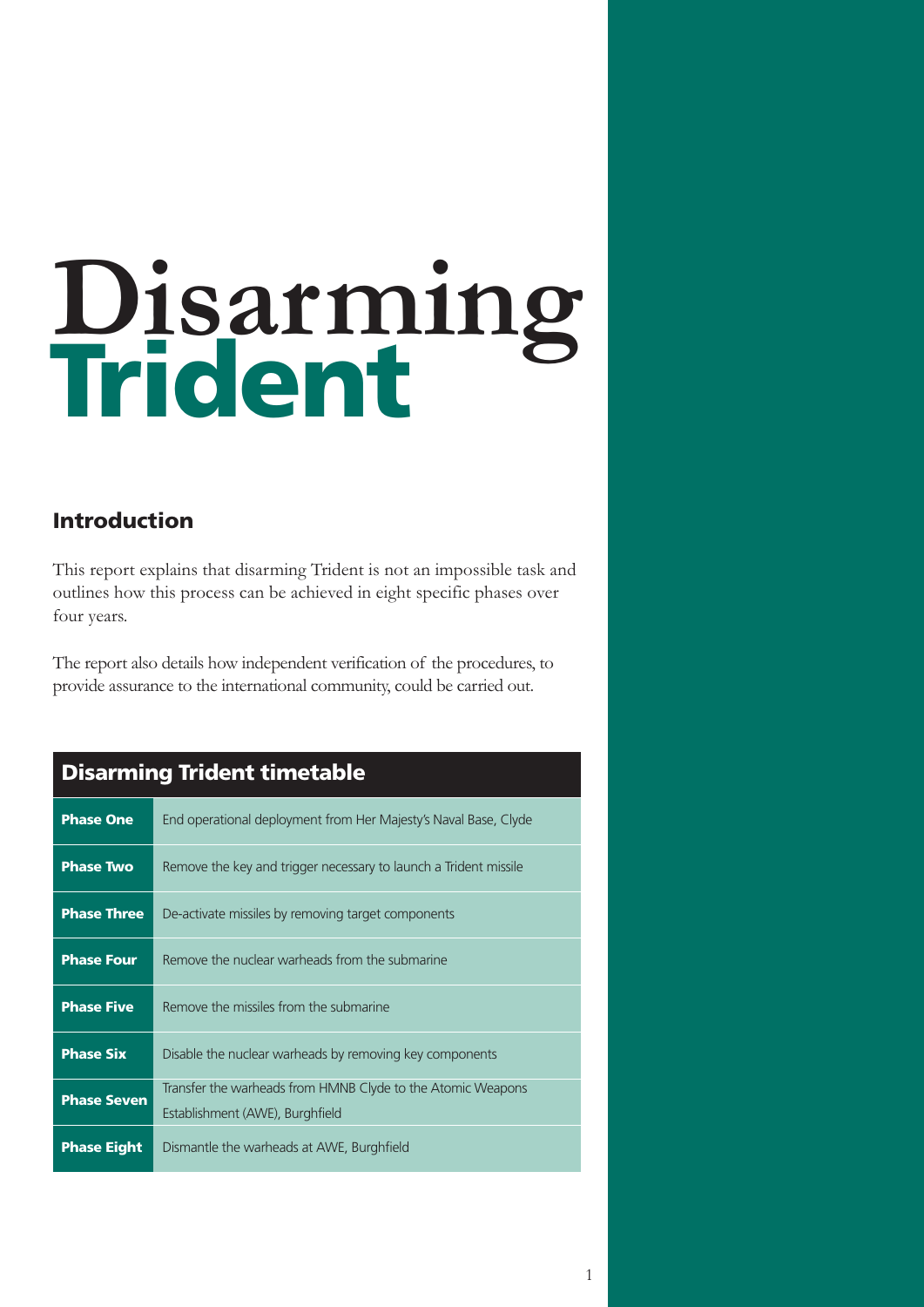**WITH** the UK government's National Security Strategy (2010)<br>downgrading the risk of a state-on-state nuclear attack, the<br>justification for Britain spending billions on an outmoded<br>avatant has a conserved particularly in t downgrading the risk of a state-on-state nuclear attack, the justification for Britain spending billions on an outmoded weapons system has evaporated, particularly in the context of the deepest public spending cuts in British history. Recent years have seen the consensus in Westminster crumble, with defence analysts recognising both the crippling impact on conventional defence spending of retaining and replacing Trident, and the strategic redundancy of nuclear weapons.

The coalition government's refusal to reconsider Trident replacement during the Strategic Defence and Security Review process has resulted in limited debate in Parliament. The Opposition front bench is currently failing to ask serious questions about the programme and the Defence Select Committee has not so far conducted an inquiry. Questions and debates are limited to those motivated by the most concerned backbenchers.

But this has not prevented a growing debate outside Parliament. There is now widespread support for British nuclear disarmament. Many civil society organisations, including trade unions, faith communities and students, denounced Trident replacement and favour the scrapping of the existing system. Opinion polls clearly show that this opposition is the mainstream view.

This opposition and debate has been reflected in the wider political arena. Prior to – and during – the general election, Sir Menzies Campbell's Policy Options for the future of the UK's nuclear weapons document provoked discussion not only within the Liberal Democrat party, but also within wider policy circles. <sup>1</sup> The issue has been taken up by Nick Ritchie in his *Rethinking Options for Trident Replacement* 2 in June 2010, by Malcolm Chalmers for RUSI in his *Continuous At-Sea Deterrence: Costs and Alternatives* <sup>3</sup> paper in July 2010, and in BASIC's ongoing Trident Commission<sup>4</sup>. Further questions have been asked by CentreForum's *Dropping the Bomb*<sup>5</sup> report. And behind the scenes at the heart of government there is now an Alternatives Review into Trident taking place.

Amongst the alternatives considered in the various reports have been: 'Tridentlite' – maintaining the same continuous operation with three rather than four submarines; the ending of continuous at-sea deterrence; and 'threshold status', alternatively called a 'virtual' or 'recessed deterrent', where the UK would take a number of steps down the disarmament ladder to a situation where it would maintain a nuclear weapon capability but not the weapons themselves.

At the launch of the Trident Commission, Nick Harvey MP, then Defence Minister leading the Trident Alternatives Review, said he could find very little detailed argument from government officials justifying the UK's doctrine of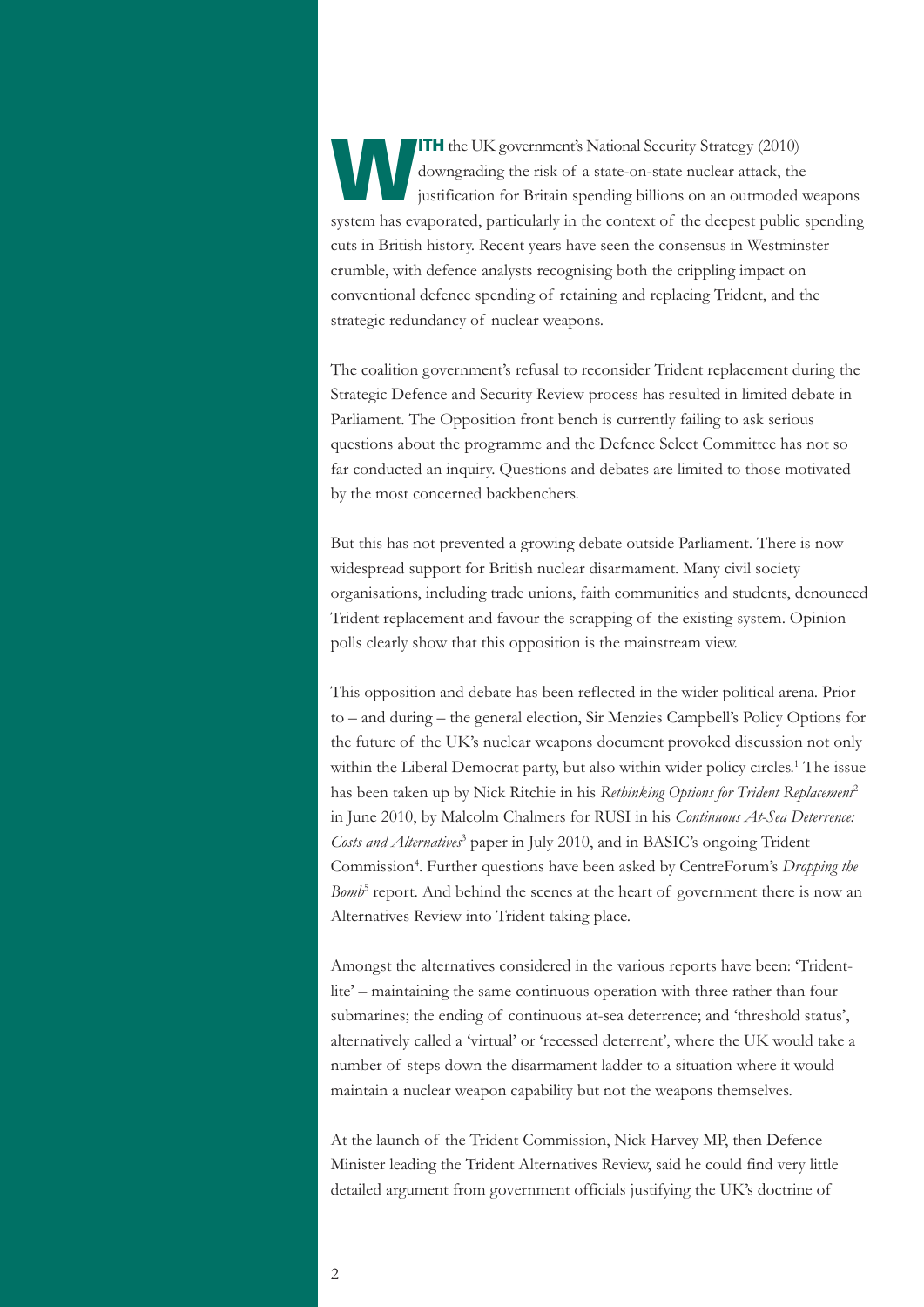continuous at-sea deterrence. In *Dropping the Bomb*, Toby Fenwick suggests threshold status, retaining the capability to produce and deploy a nuclear weapon at twelve months' notice, in the event that a credible nuclear threat to the UK emerges. Campbell's Policy Options called the threshold option 'a radical departure for British nuclear weapons policy' which would require 'retention of expertise at AWE and some form of delivery plan'. 5

*Disarming Trident* is a step-by-step guide, outlining in eight phases, a procedure for deactivating and dismantling Trident. It is an introduction to how the UK could step down the nuclear ladder.

Some of these steps have been proposed elsewhere. For example, ending continuous at-sea deterrence is an essential first phase. In addition, this report introduces a number of ways to ensure that the Trident system cannot be used in anger.

Additional steps should be taken to ensure the Atomic Weapons Establishment loses its capability to manufacture nuclear weapons. Instead, it should expand its role as a global centre for disarmament and verification.

There is growing opposition to the cost of Trident and its replacement. There is also increasing criticism of the 2010 Strategic Defence and Security Review. The issue of Scottish independence puts the future of the British nuclear weapons' programme in doubt, whatever the outcome of the 2014 referendum. So it is time that policy makers started to get to grips with the practical steps that will need to be taken to achieve disarmament.

This report does that, and in doing so, is designed to explain how nuclear disarmament can be realised.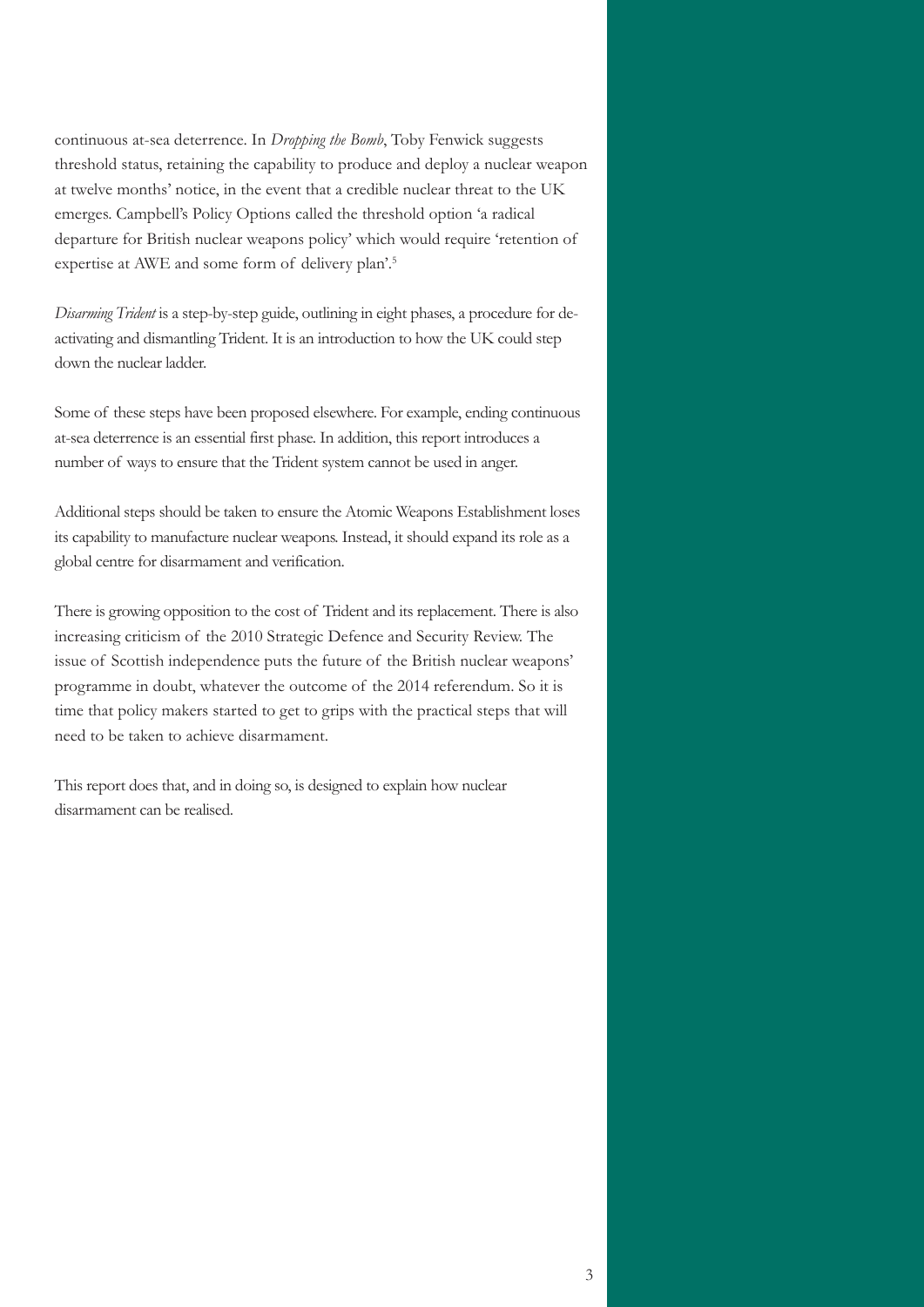#### **Timetable for nuclear disarmament**

#### **Starting point**

Trident consists of four Vanguard class Royal Navy nuclear submarines. There is always one submarine undergoing refit at Devonport. The remaining three vessels are normally armed with Trident missiles and nuclear warheads. One submarine is deployed on patrol. This study assumes a starting point where one vessel is on patrol, the second is on trials and the third is berthed at Faslane.

## **Phase One**

#### **Phase One – End operational deployment of submarines**

UK Trident submarines carry out operational patrols, fully armed, which last around 10 weeks. The vessel on patrol is formally on 'several days' notice to fire. At any time the alert state could be covertly raised to 15 minutes notice to fire and remain at this higher state for the duration of the patrol.

The first step that could be taken would be to end the current practice of continuous patrols and to stop all operational deployment of Trident submarines.

Nuclear submarines can travel long distances at speeds greater than 20 knots. The submarine on patrol could return to Faslane within about 7 days.

#### **Phase Two – Remove keys and triggers**

To launch a Trident missile, the Captain turns a key and the Weapons Engineering Officer (WEO) presses a trigger. The key and trigger are kept in separate safes on the submarine. As an initial disarmament step, these keys and triggers could be identified, removed from all submarines and stored in a secure site on shore. This could be carried out immediately for the submarine berthed at Faslane, and shortly after each of the other two vessels returned to port.

Inspectors could place seals on the appropriate parts of the Fire Control System and the storage site. Continuous monitoring could be established at the storage site.

#### **Phase Three – De-activate missiles**

There is a hatch in each missile tube which enables technicians to replace certain components on the missile while it is on the submarine. These parts include the guidance system and flight control system. Spare guidance and flight control components are stored in the Strategic Weapon System (SWS) building at Faslane. If these parts are removed then the missile can no longer be deliberately launched at any target.

These components are replaced on a routine basis. Following the Strategic Defence and Security Review of 2010, each Vanguard class submarine carries eight Trident missiles. The removal of vital components from one missile takes around 90 minutes. Eight missiles could probably be de-activated within one day.

# **Phase Two**

# **Phase Three**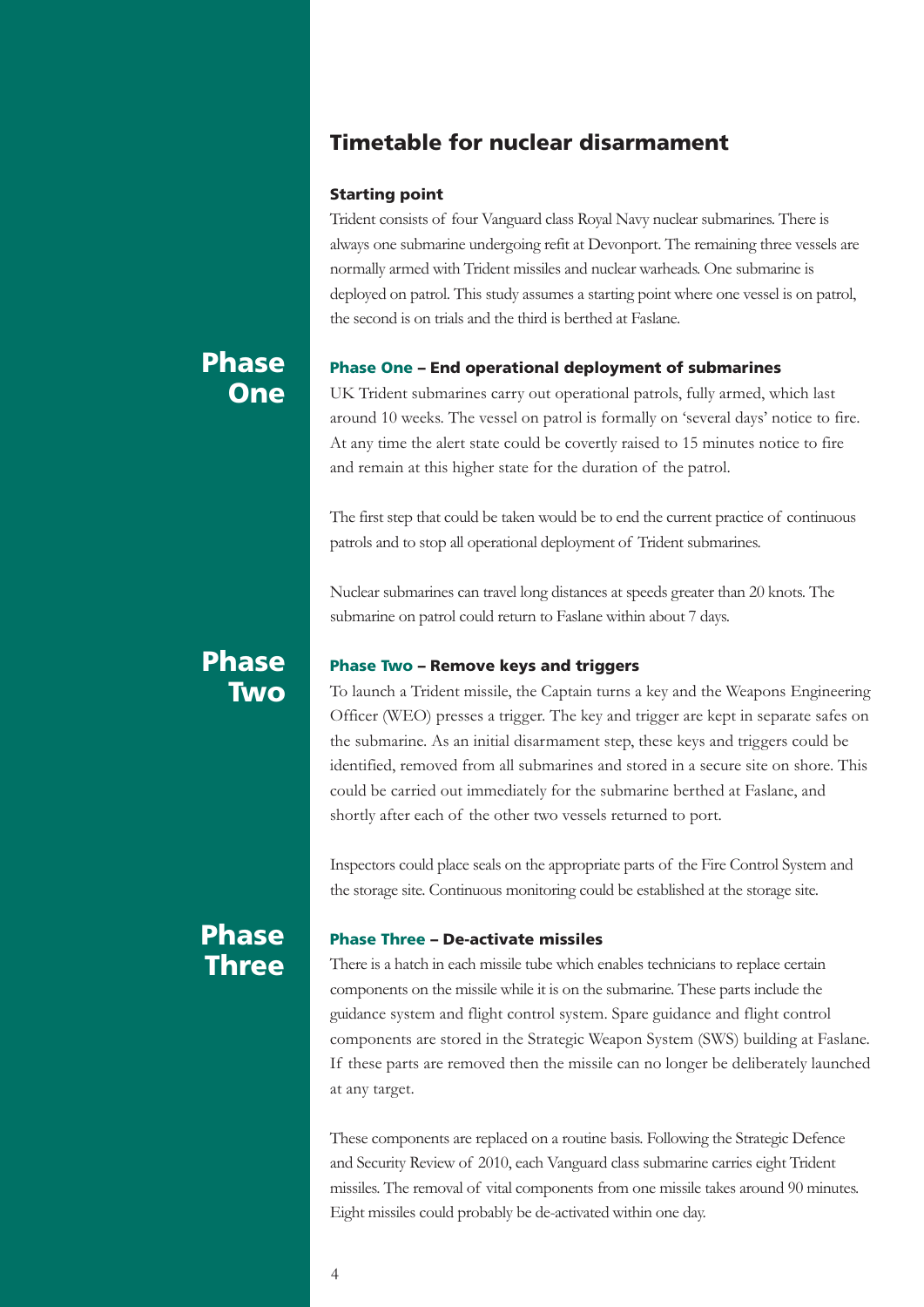Similar components could be removed from any spare missiles stored in the Ready Issue Magazines at Coulport. Inspectors could set up seals on the missile access hatches. The components could either be stored in the existing room within the SWS building at Faslane or at another suitable site. Seals and continuous monitoring could be set up at the store.

#### **Phase Four – Remove nuclear warheads from submarines**

Coulport has the facilities and equipment required to load and unload nuclear warheads from Trident missiles. It retains a team of specially trained and experienced personnel to carry out this work. To remove the warheads, each submarine would be taken, in turn, to the Explosives Handling Jetty (EHJ). Once securely berthed in the jetty, the warheads would be removed from the missiles while they were on the submarine.

Current practice is that the unloading of all the warheads on a submarine takes place once every three years, in the pre-refit period. Complete loading also takes place once every three years, at the end of the post-refit work up. In addition, small numbers of warheads are removed from one or two missiles several times each year, when operational submarines dock in the EHJ.

The removal of all 40 warheads from one submarine would take between 7 and 10 days. In theory 120 warheads could be removed from the three armed submarines within one month. In practice this may take longer. There are detailed safety and security procedures for de-mating warheads from missiles and for moving warheads between the EHJ and the Re-entry Body Magazines (RBMs) at Coulport. Additional preparation and training may be required prior to conducting unloading on the scale required. This could increase the total time required to 8 weeks. Inspectors could monitor the unloading process and establish seals and monitors in the RBMs.

#### **Phase Five – Remove missiles from submarines**

Missiles can be removed from submarines in the EHJ. The Ready Issue Magazines (RIMs) at Coulport can only store 16 missiles. Each submarine currently carries 8 missiles. It should be possible to store the missiles from two submarines, separately from the nuclear warheads, on-shore at Coulport. This would leave a further 8 missiles on the third submarine.

Removing missiles from one submarine could take up to one week and would only take place after warheads had been removed. Inspectors could seal and monitor the 16 missiles which had been moved into the RIMs. Monitoring the remaining unarmed missiles on the submarine would be more difficult.

# **Phase Four**

# **Phase Five**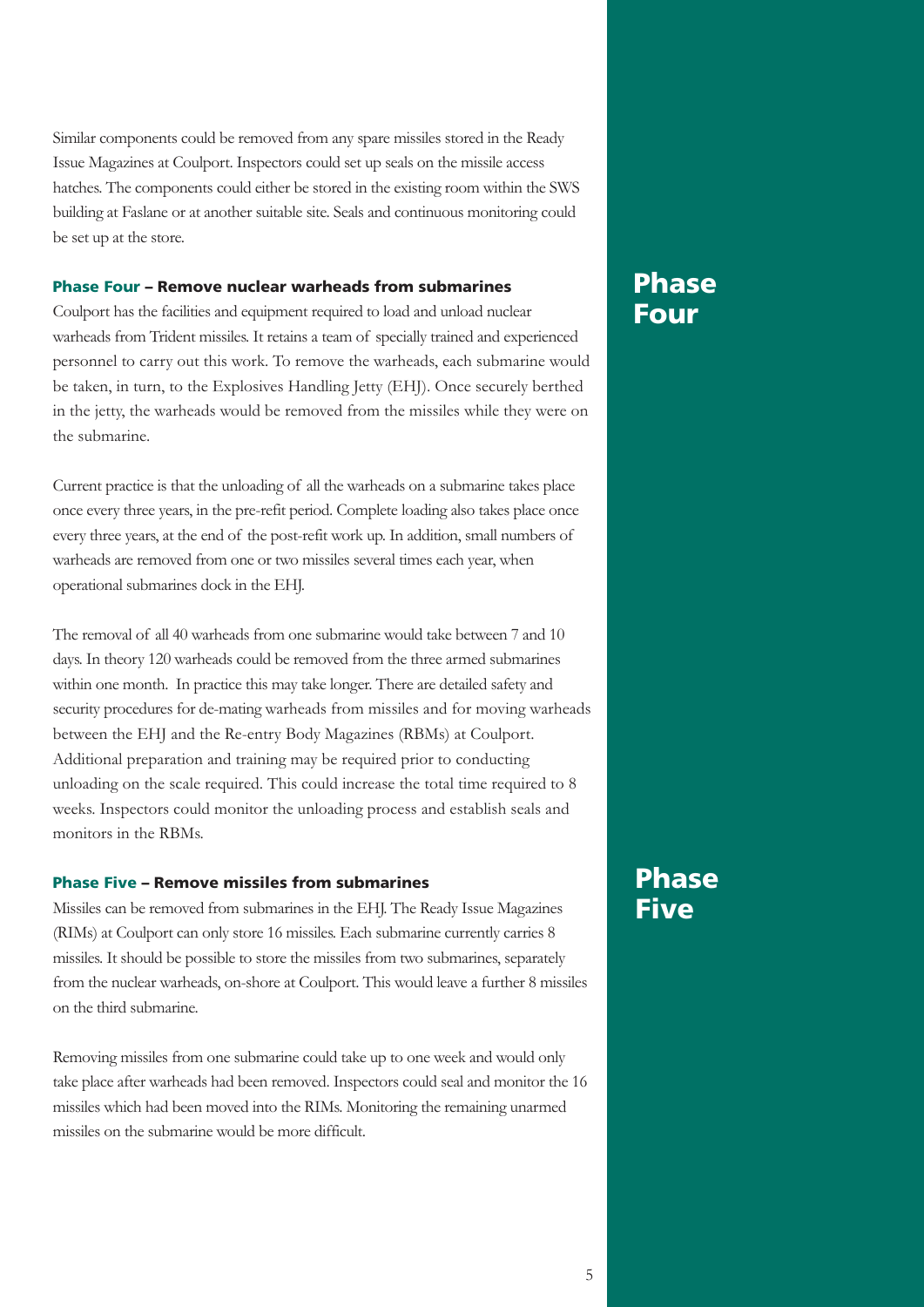# **Phase Six**

#### **Phase Six – Disable nuclear warheads and remove Limited Life Components**

A Trident warhead contains three Limited Life Components (LLCs): the Arming, Fuzing and Firing System, Gas Transfer System and Neutron Generator. These items are routinely replaced in the Re-entry Body Process Building (RBPB) at Coulport. Removal of these LLCs would disable the warheads. The weapon cannot be triggered without the Arming, Fuzing and Firing System and the Neutron Generator. Removing the Gas Transfer System would substantially reduce the warhead's yield. The removal of LLCs from Trident warheads would render them ineffective.

In addition to the 120 'operationally-available' warheads, which are be deployed on submarines, there are around 100 additional warheads at Coulport. In line with US practice, it is likely that some of these spare warheads will not have their LLCs fitted.

Removing LLCs from the entire warhead stockpile at Coulport might take around one year.

The LLCs are less dangerous and easier to transport than the warheads themselves and could be removed for dismantling more quickly.

# **Phase Seven**

#### **Phase Seven – Remove nuclear warheads from HMNB Clyde**

The physical removal of nuclear warheads from the Clyde would be a clear and significant step.

When Chevaline warheads were withdrawn from service in the 1990s they were initially stored at RAF Honington in Suffolk, prior to being dismantled at Burghfield. RAF Honington is the home base and depot for the Ministry of Defence's Chemical, Biological, Radiological and Nuclear Defence Wing which is trained in the detection, identification and monitoring of nuclear, biological and chemical weapons. There are also 25 bunkers in the nuclear weapons storage area at Honington.

Assuming the nuclear store at Honington is not currently operational, a number of steps would be required to re-activate it. These would include reviews of safety and security, improved security measures and the deployment of a small team of warhead experts from Coulport and Aldermaston/Burghfield.

Nuclear weapons are routinely moved between Coulport and AWE Burghfield in convoys. It would require around 25 convoys, with an average of 8 warheads each, to transport the entire stockpile to Honington and/or Burghfield. In the 1980s and 1990s there were periods when convoys were travelling regularly to Scotland once every four to six weeks. During this time additional convoys were transporting nuclear weapons around England. If convoys were travelling at four week intervals then it would take two years to remove the entire stockpile.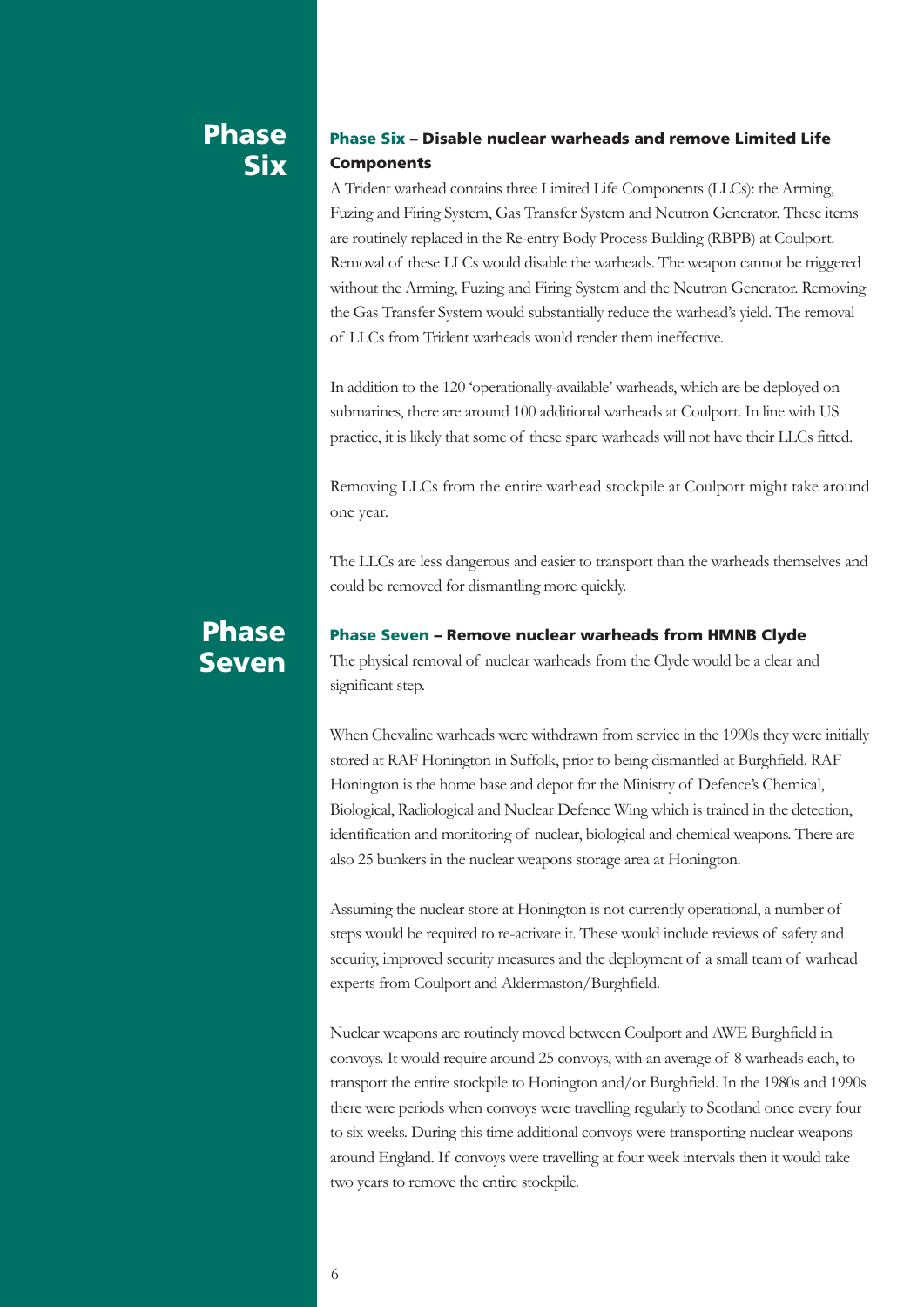#### **Phase Eight – Dismantle nuclear warheads**

The only site in the UK that can disassemble nuclear warheads, including their Nuclear Explosives Package, is AWE Burghfield. There are four assembly/disassembly cells in the existing facility. AWE is building a replacement building, Project Mensa, which will enter service in 2016. It will have a similar capability and probably four assembly/disassembly cells.

> Dismantling a Trident warhead at Burghfield would involve the following steps:

- 1. Prepare cells for disassembly
- 2. Inspect warhead
- 3. Remove Re-entry Vehicle shroud
- 4. Cut and disconnect detonator cables
- 5. Remove firing set and neutron generator (if not removed at Coulport)
- 6. Cut open and remove radiation case
- 7. Remove primary (fission stage)
- 8. Remove secondary (fission stage)
- 9. Prepare for removal of High Explosive (primary)
- 10. Remove High Explosive (primary)
- 11. Package plutonium pit (primary)
- 12. Dismantle secondary

WE-177 nuclear bombs were initially produced at annual rates of between 24 and 36 per year. In 1981 it was assumed that Trident warheads would be manufactured at a rate of up to 60 per year, although assembly probably peaked at around 40 Trident warheads per year. WE-177 and Chevaline warheads were all dismantled by 1998 and 2002 respectively. Disassembly rates for these two weapons were probably between 20 and 40 per year.

These rates were achieved while Burghfield was assembling, refurbishing and disassembling more than one type of warhead at the same time. If all four cells were set up for Trident disassembly then higher rates, perhaps 50-60 warheads per year, could be achieved. On this basis, it would take around 4 years to dismantle the current stockpile of less than 225 warheads.

The output from disassembly at Burghfield would be the separated components of a nuclear warhead, including the plutonium pit. Further work would be required to convert the pit into a form where it could not be reconstituted into a nuclear weapon.

# **Phase Eight**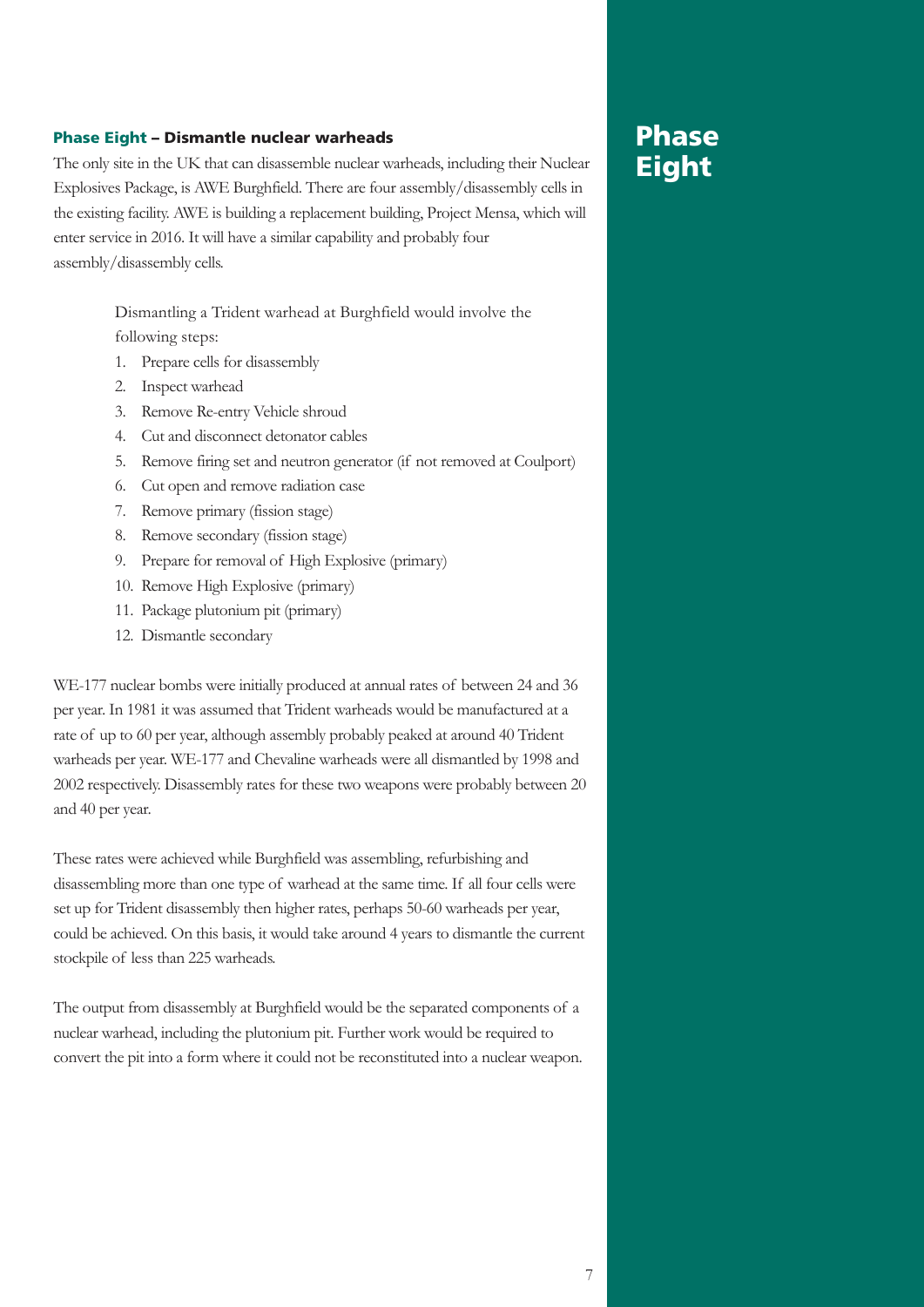#### **Additional steps**

Two further measures could be taken:

#### **1. Return of Trident missiles to the US**

The D5 missiles were initially loaded onto British submarines at the US Navy Trident facility at Kings Bay, Georgia. They would have to be returned to this site, or possibly the US Navy's other Trident base at Bangor in the Pacific. D5 missiles are currently only transported by sea on Vanguard class submarines.

As an alternative, it might be possible to dismantle Trident missiles at Coulport and then to destroy the components. However this would require the construction of new facilities on the site.

#### **2. Dismantling Vanguard class submarines**

Some Trident-related equipment on submarines could be dismantled while the vessels were at Faslane. For example, much of the Fire Control System and replaceable elements of the launch system could be removed.

The fuel core in the reactor of a Vanguard class submarine reactor can only be removed at 9 Dock in Devonport dockyard. The fourth Trident submarine HMS Vengeance is in 9 Dock for a three year refit and refuelling which began in 2012. After this, the MoD plans to carry out refits, without refuelling, on some of the other Trident submarines. This refit programme could be replaced with the defueling and decommissioning of these vessels.

Questions of where and how the final dismantlement of nuclear submarines should be carried out are the subject of the Ministry of Defence's Submarine Dismantling Project.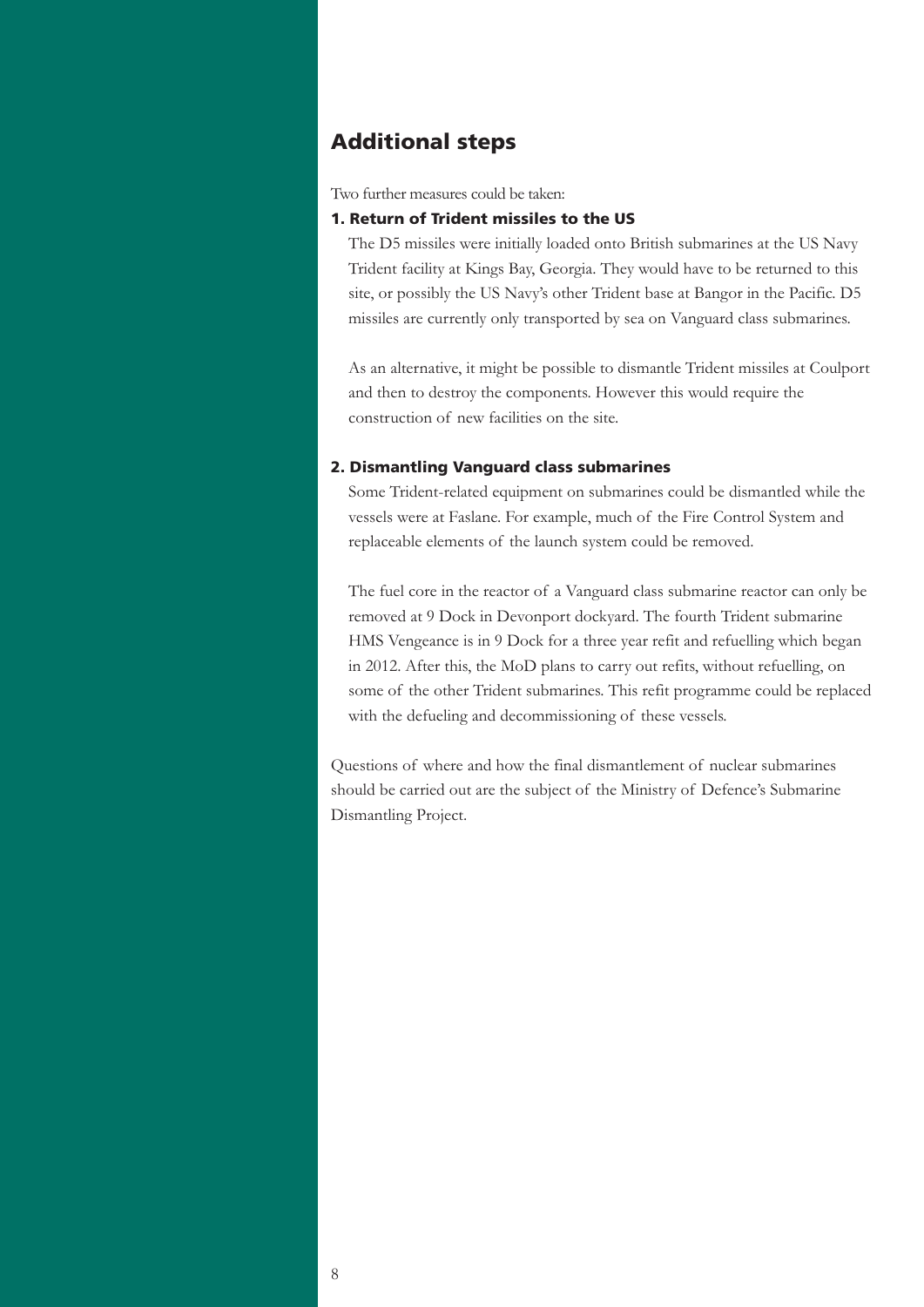#### **Verification**

Norway, Russia, the US, the UK, the IAEA and NGOs have all been involved in research into how to verify that nuclear disarmament has taken place. Most of this work has focused on dismantling nuclear warheads (Phase 8). The principles which have been established can also be applied to the earlier steps.

Britain and Norway collaborated in three exercises, between 2007 and 2011, which explored how a Non-Nuclear Weapon State (NNWS) could verify that another country had dismantled its nuclear weapons. This UK-Norway Initiative<sup>6</sup> was founded on the principle that NNWS can play an important role in verifying disarmament.

There is an underlying conflict between the NNWS's requirement for evidence and the Nuclear Weapons State's desire to keep information secret. In the case of the UK Trident system, this is complicated by the fact that many of the classified components are of US origin.

#### **Information barriers**

The UK-Norway Initiative established that it is possible for two parties to agree on an Information Barrier which would indicate whether or not a package contained a nuclear weapon without disclosing classified details of the weapon.

With regard to ending the deployment at sea of Trident submarines (Phase 1), it is easy to monitor the movement of Trident submarines in and out of Faslane and Coulport. This would provide a basis for establishing that continuous patrols had ended. It would be harder to prove that vessels were not carrying out occasional ad-hoc patrols.

Verification of the initial de-activation steps, removal of keys/triggers and missile components (Phases 2 and 3), might be limited. It would be feasible to establish a process of identifying these items, numbering them and placing them in monitored storage. However, these components are classified. An inspector would be unable to verify that each item was what it appeared to be. Radioactive monitoring would not be effective, because the parts don't contain nuclear material. Further research could be done, in advance, to develop a process which would improve the inspectors' confidence, without disclosing classified information.

Trident missiles can carry a mix of warheads and inert re-entry vehicles (RVs). The latter are added to swamp the Moscow anti-ballistic missile system. The inert re-entry vehicles look very similar to a warhead. With regard to the US Trident system, the START agreement allowed Russia to occasionally inspect a sample of submarines and to check whether there were missiles in specific launch tubes. The agreement did not, however, provide a way that Russian inspectors could check how many warheads were on each missile.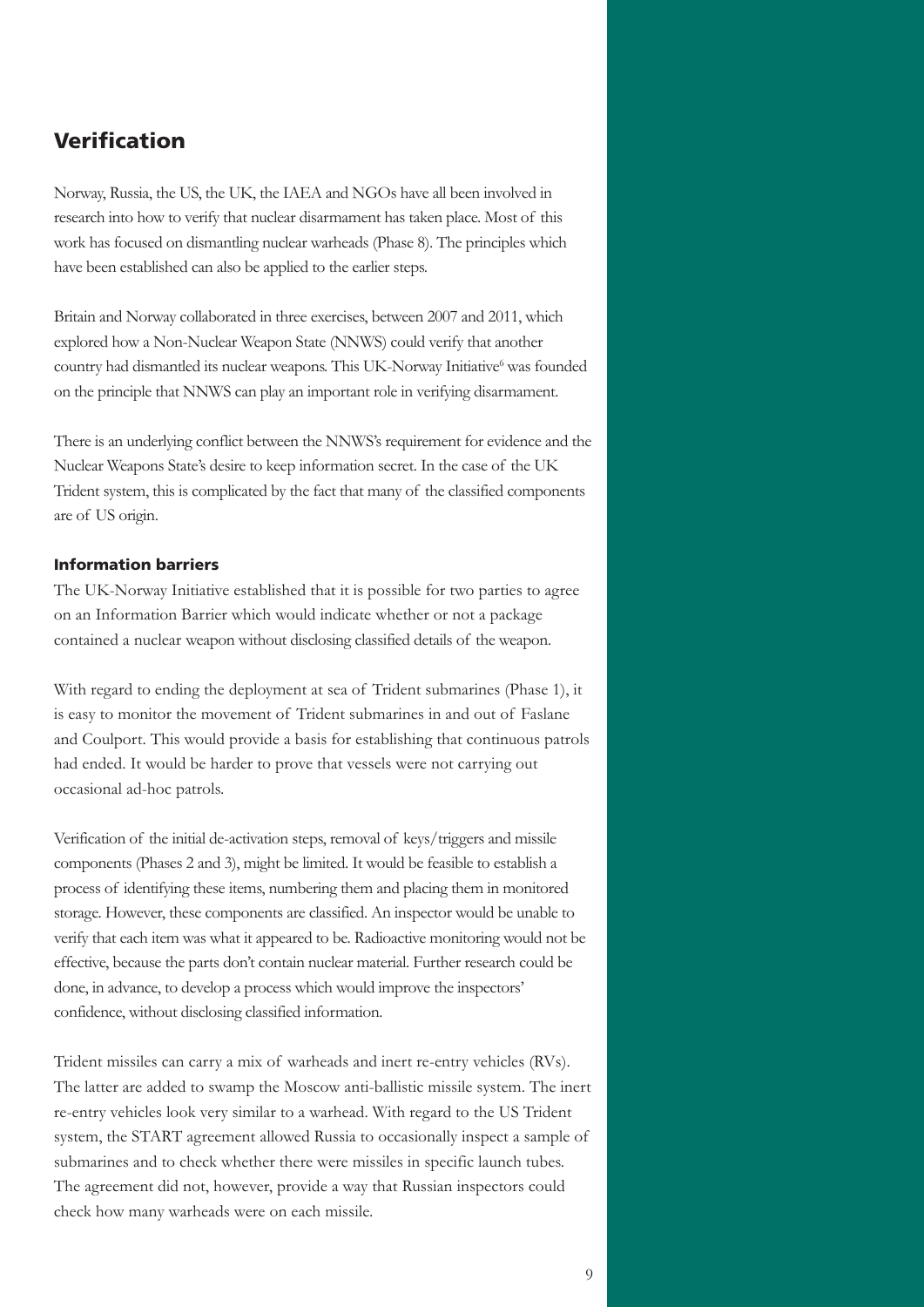This suggests that it would be difficult for an external inspector to count the warheads on a UK Trident missile. However, an inspector could verify that all warheads and inert RVs had been removed (Phase 4). To do this, the nose-cone of the missile would be removed and shrouds placed over the third stage and the Release Assembly fittings. In this way, it would be possible to show that there were no warheads or inert RVs present, without disclosing classified information about the missile's design.

#### **Building confidence in verification measures**

There is a second way in which the removal of warheads from a submarine could be verified. An Information Barrier, as proposed in the UK-Norway Initiative, could be used to confirm when warheads were moved out of the Explosives Handling Jetty at Coulport, after unloading. This technology would enable the NNWS to discriminate between nuclear warheads and inert re-entry vehicles without inspecting them visually.

Monitoring warheads from when they were taken off each submarine would give greater confidence that later disarmament measures were comprehensive. This would establish the Chain of Custody at an early point in the process.

Removal of missiles from submarines into the Coulport Ready Issue Magazines (Phase 5) would require a level of access similar to that which the United States gave to Russian inspectors under the START agreement.

Monitoring the removal of the Tritium Reservoir, one of the Limited Life Components (Phase 6) should be possible, because it contains radioactive material. An external inspector should be able to distinguish between a box containing a real tritium reservoir and a similar box which does not, without seeing the reservoir itself. The Neutron Generator contains a small amount of tritium and so the same approach might be possible. Identifying Arming, Fuzing and Firing systems, without classified access, would be more difficult.

The removal of nuclear warheads from Scotland (Phase 7) could be verified using an Information Barrier. This would allow an NNWS inspector to verify whether or not a container held a warhead, before it was placed in a lorry.

The verification of warhead disassembly (Phase 8) has been the focus of significant research. A 1997 US study<sup>7</sup> concluded that 'moderate inspector confidence in the dismantlement of a nuclear warhead is achievable without the need for two sides to engage in an exchange of classified information'.

In May 2002 the UK carried out an exercise which demonstrated that external inspectors could be given Managed Access to the warhead assembly and disassembly site at Burghfield. In a subsequent paper the UK concluded that 'managed inspector access to sensitive nuclear warhead facilities, done properly, is able to permit some degree of access for non-security cleared personnel.<sup>8</sup>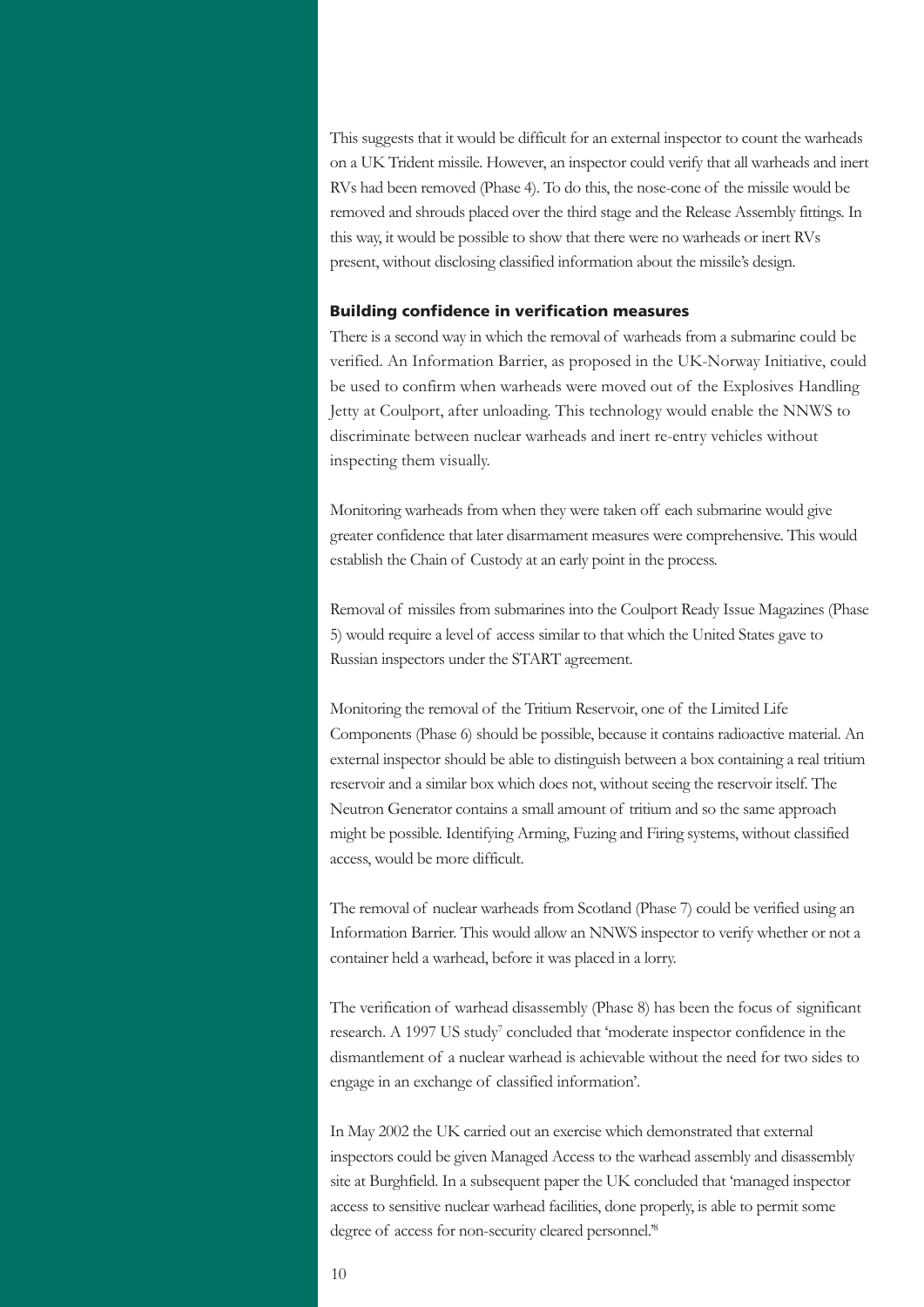The first exercises in the UK-Norway Initiative assumed that there was a good relationship and collaboration between the two parties. The third exercise was based on a scenario where there was greater hostility and suspicion. The NNWS had less confidence that disarmament had taken place where the underlying relationship was tense than when it was more friendly.

Some elements of an effective verification regime could be set up more quickly than others. Monitoring the presence of submarines at Faslane would be straightforward. Inspecting a missile, to confirm that all warheads and inert reentry vehicles had been removed, need not be a complex undertaking. This, and similar steps, would be easier if the United States government took a positive approach to the process. Developing Information Barriers could take some time. Delays to the timetable could be avoided if processes were established and experts identified before Day One. Alternatively, the more robust verification measures might only be introduced in the later stages of disarmament.

#### **Security, heath and safety**

There are health and safety risks associated with these disarmament steps. However, the overall effect of this plan would be to reduce risks to the workforce and the general public. Whenever Trident is dismantled, whether sooner or later, there will be risks associated with the movement and disassembly of nuclear warheads. If this is done earlier, then we will avoid the additional risks from keeping the system in service. If Trident is kept on patrol and nuclear warheads are upgraded then the risks will be greater. De-activating and dismantling Trident as soon as possible eliminates these avoidable risks.

The plan to remove all nuclear warheads from submarines within eight weeks and to transport them in a series of convoys over a two year period would raise security issues. However, the risk of a terrorist attack would be lower than normal because this was clearly part of a disarmament initiative.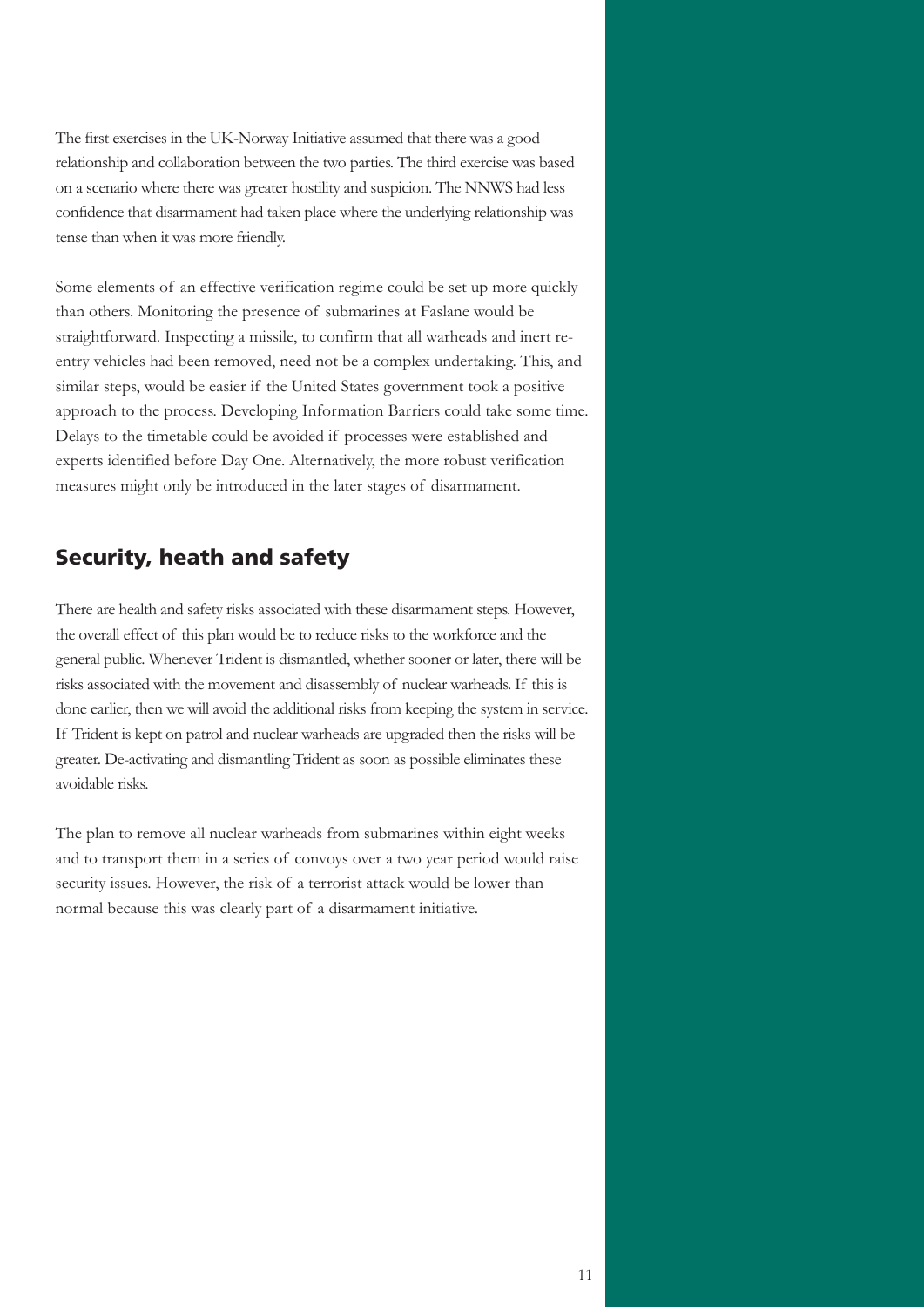#### **Conclusion**

**NUCLEAR DISARMAMENT** has been anathema to too many UK politicians – discredited and dismissed as an impossible future. But a<br>the strategic context changes, public opposition grows and pressure politicians – discredited and dismissed as an impossible future. But as the strategic context changes, public opposition grows and pressure mounts outside Westminster, there are signs that minds may finally be opening to a reconsideration of Britain's nuclear weapons possession.

As criticism of the Strategic Defence and Security Review increases, and further cuts are imposed on other military hardware and opposition mounts to the cost of Trident and its replacement, it is necessary that policy-makers understand that nuclear disarmament is a practical and feasible proposition, and that they get to grips with the steps that would need to be taken to scale back the UK's nuclear weapons capability.

This report is designed as a contribution to this rethinking and reassessment process, making nuclear disarmament an understandable – and therefore more realisable – goal for those politicians willing to reconsider the UK's security needs and the possibility of a future without nuclear weapons.

#### **Endnotes**

- <sup>1</sup> *Policy options for the future of the UK's nuclear weapons*, Menzies Campbell, Liberal Democrats, April 2010
- <sup>2</sup> *Continuity/change: rethinking options for Trident replacement*, Dr Nick Ritchie, Bradford University, June 2010
- <sup>3</sup> *Continuous at-sea deterrence (CASD): costs and alternatives*, Dr Malcolm Chalmers, Royal United Services Institute, July 2010
- <sup>4</sup> British American Security Information Council (BASIC): Trident Commission, set up in February 2011
- <sup>5</sup> *Dropping the bomb: a post Trident future*, Toby Fenwick, CentreForum, March 2012, p.20, Policy options for the future of the UK's nuclear weapons
- <sup>6</sup> *UK-Norway initiative on nuclear warhead dismantlement verficiation*, Ministry of Defence
- <sup>7</sup> *Transparency and verification options: an initial analysis of approaches for monitoring warhead dismantlement*, US Department of Energy, May 1997
- <sup>8</sup> *Verification of nuclear disarmament: second interim report on studies into the verification of nuclear warheads and their components United Kingdom*, Non-Proliferation Treaty Preparatory Committee Working Paper, 2004